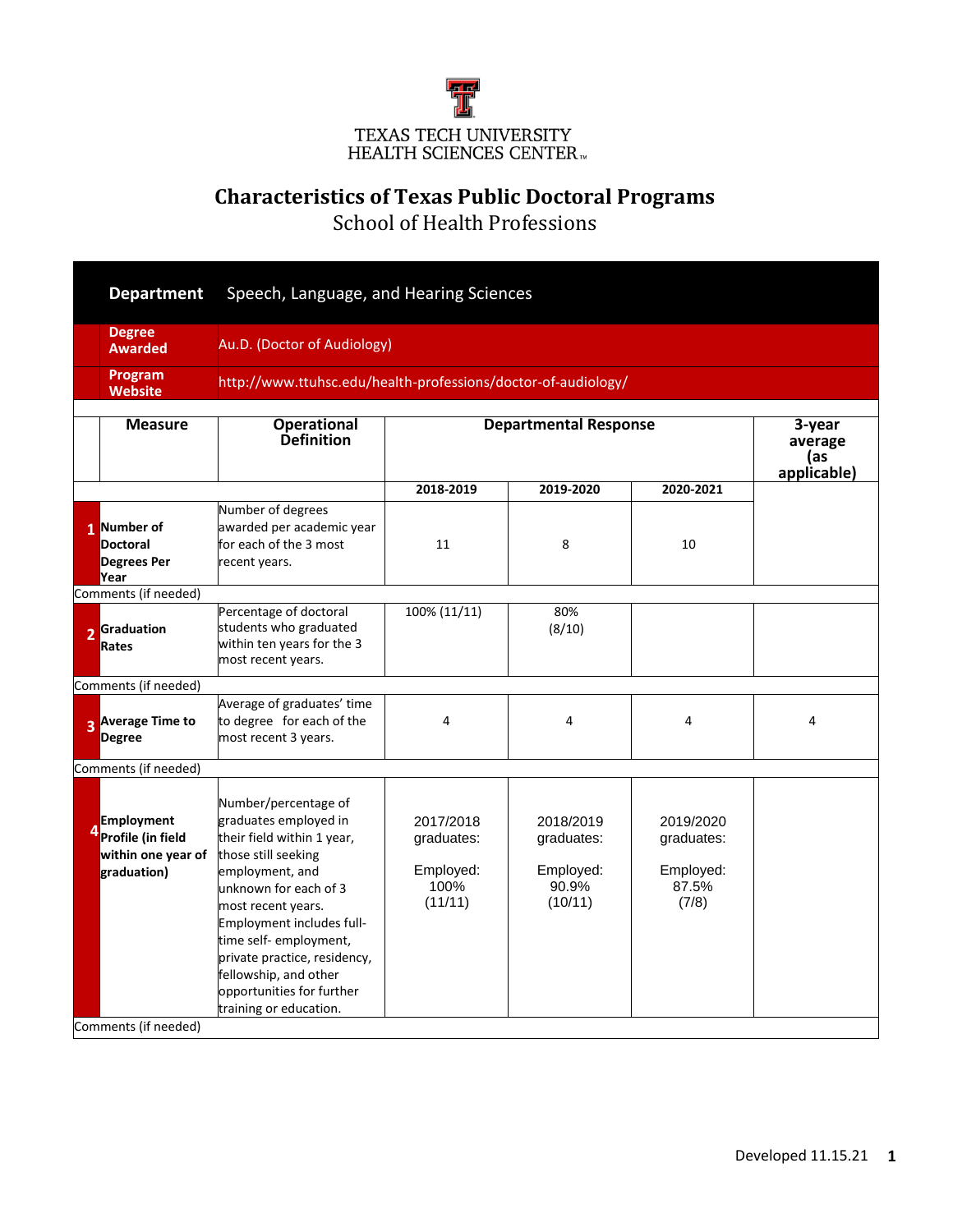|   | <b>Measure</b>                           | <b>Operational Definition</b>                                                                                                                                                                                                                                                                                                                                                                                                                                                                                   | <b>Departmental Response</b>                                                                                                           |                                                                                                                                           |                                                                                                         | 3-year<br>average<br>(as applicable)                                                                                                                                      |  |
|---|------------------------------------------|-----------------------------------------------------------------------------------------------------------------------------------------------------------------------------------------------------------------------------------------------------------------------------------------------------------------------------------------------------------------------------------------------------------------------------------------------------------------------------------------------------------------|----------------------------------------------------------------------------------------------------------------------------------------|-------------------------------------------------------------------------------------------------------------------------------------------|---------------------------------------------------------------------------------------------------------|---------------------------------------------------------------------------------------------------------------------------------------------------------------------------|--|
|   |                                          |                                                                                                                                                                                                                                                                                                                                                                                                                                                                                                                 | 2018-2019                                                                                                                              | 2019-2020                                                                                                                                 | 2020-2021                                                                                               |                                                                                                                                                                           |  |
| 5 | <b>Admission</b><br>Criteria             | Description of admission factors:<br>1. Earned baccalaureate degree in speech, language or hearing sciences or related field (transcripts<br>required from all universities attended)<br>2. Cumulative and major GPA of 3.0 on 4.0 scale<br>3. GRE scores (verbal, quantitative, analytic writing)<br>4. Completion of online application<br>5. Completion of interview with Admissions Committee (if eligible)<br>6. Three letters of recommendation<br>TOEFL or IELTS scores, if English is a second language |                                                                                                                                        |                                                                                                                                           |                                                                                                         |                                                                                                                                                                           |  |
|   | Comments (if needed)                     |                                                                                                                                                                                                                                                                                                                                                                                                                                                                                                                 |                                                                                                                                        |                                                                                                                                           |                                                                                                         |                                                                                                                                                                           |  |
| 6 | Number of<br>Core Faculty                | Number of core faculty in each of the 3<br>most recent years (credentialed<br>individuals integral to the doctoral<br>program, such as those who teach<br>courses, mentor students, or serve on<br>dissertation committees).                                                                                                                                                                                                                                                                                    | 8.26 FTE<br>(consisting of 12)<br>faculty)                                                                                             | 7.77 FTE<br>(consisting of 13<br>faculty)                                                                                                 | 7.64 FTE<br>(consisting of 12<br>faculty)                                                               |                                                                                                                                                                           |  |
|   | Comments (if needed)                     |                                                                                                                                                                                                                                                                                                                                                                                                                                                                                                                 |                                                                                                                                        |                                                                                                                                           |                                                                                                         |                                                                                                                                                                           |  |
|   | <b>Core Faculty</b><br><b>Activities</b> | Average number of discipline- related<br>refereed papers/ publications, juried<br>creative/performance accomplishments,<br>notices of discoveries filed/patents issued<br>per core faculty member for each of 3<br>most recent years. If figures include<br>duplicate entries for co-authored<br>publications, indicate duplicate entries in<br>a note. Additional noteworthy faculty<br>activities/awards may<br>be explained in an attached comment.                                                          | Refereed<br>presentations<br>15 (without<br>duplicates-<br>total of 12<br>separate<br>presentations)<br>Refereed<br>publications:<br>3 | Refereed<br>presentations<br>30 (without<br>$duplicates -$<br>total of 17<br>separate<br>presentations)<br>Refereed<br>publications:<br>2 | Refereed<br>presentations<br>Total of 12<br>separate<br>presentations<br>Refereed<br>publications:<br>3 | Average refereed<br>presentations<br>19 (without<br>$duplicates -$<br>average of 13.7<br>separate<br>presentations)<br><b>Average</b><br>refereed<br>publications:<br>2.7 |  |
|   | Comments (if needed)                     |                                                                                                                                                                                                                                                                                                                                                                                                                                                                                                                 |                                                                                                                                        |                                                                                                                                           |                                                                                                         |                                                                                                                                                                           |  |
| 8 | Core Faculty<br>External<br>Grants       | Number of core faculty receiving<br>external funds, average external grant<br>funds per core faculty member, and total<br>external grant funds per program per<br>academic year. Includes research grants,<br>training grants, gifts from foundations,<br>etc.                                                                                                                                                                                                                                                  | Number of<br>Grants: 2<br>Total awards:<br>\$55,500<br>Ave. funds per<br>core FTE:<br>\$6271                                           | Number of<br>Grants: 1<br>Total awards:<br>\$18,000<br>Ave. funds per<br>core FTE:                                                        | Number of<br>Grants: 3<br>Total awards:<br>\$33,600<br>Ave. funds per<br>core FTE:<br>\$4398            |                                                                                                                                                                           |  |
|   | Comments (if needed)                     |                                                                                                                                                                                                                                                                                                                                                                                                                                                                                                                 |                                                                                                                                        | \$2316                                                                                                                                    |                                                                                                         |                                                                                                                                                                           |  |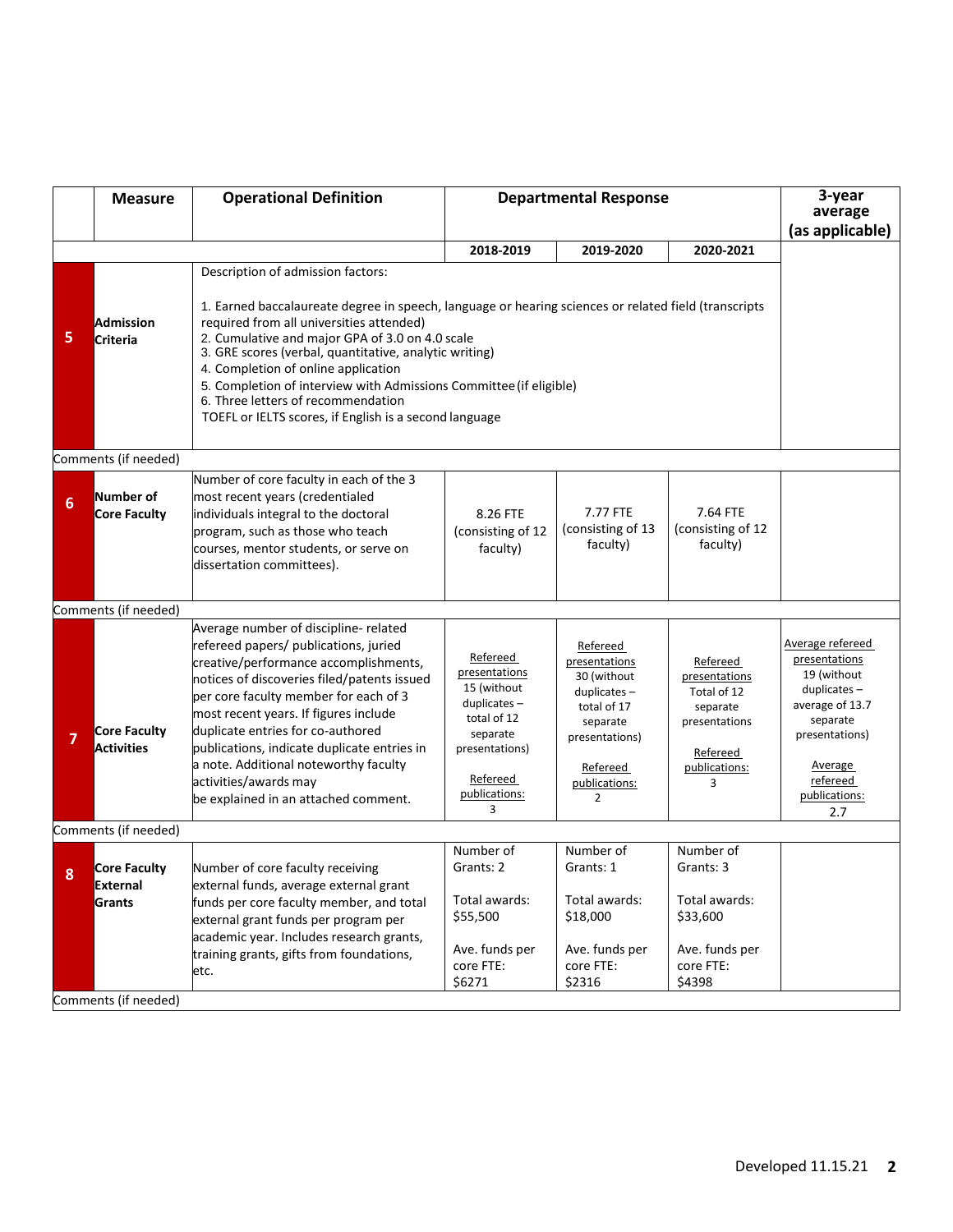|                      | <b>Measure</b>                     | <b>Operational Definition</b>                                                                                                                                                                                                                                                                                                                                                                                                                                                                                                              | <b>Departmental Response</b>                                |                                                                                                                                  |                                                                                                                        | 3-year average<br>(as applicable)                                                                                      |  |
|----------------------|------------------------------------|--------------------------------------------------------------------------------------------------------------------------------------------------------------------------------------------------------------------------------------------------------------------------------------------------------------------------------------------------------------------------------------------------------------------------------------------------------------------------------------------------------------------------------------------|-------------------------------------------------------------|----------------------------------------------------------------------------------------------------------------------------------|------------------------------------------------------------------------------------------------------------------------|------------------------------------------------------------------------------------------------------------------------|--|
|                      |                                    |                                                                                                                                                                                                                                                                                                                                                                                                                                                                                                                                            |                                                             | 2018-2019                                                                                                                        | 2019-2020                                                                                                              | 2020-2021                                                                                                              |  |
| 9                    | Faculty<br><b>Diversity</b>        | Number of core faculty by gender<br>& ethnicity (White, Hispanic, Black,<br>or African American, Asian,<br>American Indian or Alaskan Native,<br>International, Unknown or not<br>reported, Native Hawaiian or<br>Other Pacific Islander) for each of<br>the 3 most recent years.                                                                                                                                                                                                                                                          | Female: 8<br>Male: 3<br>White: 9<br>Hispanic: 1<br>Asian: 1 |                                                                                                                                  | Female: 10<br>Male: 3<br>White: 10<br>Hispanic: 1<br>Asian: 2                                                          | Female: 9<br>Male: 3<br>White: 9<br>Hispanic: 1<br>Asian: 2                                                            |  |
|                      | Comments (if needed)               |                                                                                                                                                                                                                                                                                                                                                                                                                                                                                                                                            |                                                             |                                                                                                                                  |                                                                                                                        |                                                                                                                        |  |
| 10                   | <b>Student</b><br><b>Diversity</b> | Fall semester headcount by gender,<br>ethnicity (White, Hispanic, Black, or<br>African American, Asian, American<br>Indian, or Alaskan Native,<br>International, Unknown, or not<br>reported, Native Hawaiian or Other<br>Pacific Islander) and residency<br>status (Texas resident, out-of-state<br>non-resident, and international<br>non-resident) in the program for<br>each of the 3 most recent years.<br>International non-resident students<br>should include all students paying<br>resident tuition rates because of<br>waivers. | Gender<br>Resident<br><b>Status</b>                         | Female: 39<br>Male: 3<br>Ethnicity White: 29<br>Hispanic: 12<br>Black: 0<br>Asian: 1<br>TХ<br>Resident:<br>31<br>Non-res.:<br>11 | Female: 37<br>Male: 2<br>White: 25<br>Hispanic: 14<br>Black: 0<br>Asian: 0<br>ТX<br>Resident:<br>29<br>Non-res.:<br>10 | Female: 37<br>Male: 4<br>White: 27<br>Hispanic: 12<br>Black: 2<br>Asian: 0<br>ТX<br>Resident:<br>30<br>Non-res.:<br>11 |  |
| Comments (if needed) |                                    |                                                                                                                                                                                                                                                                                                                                                                                                                                                                                                                                            |                                                             |                                                                                                                                  |                                                                                                                        |                                                                                                                        |  |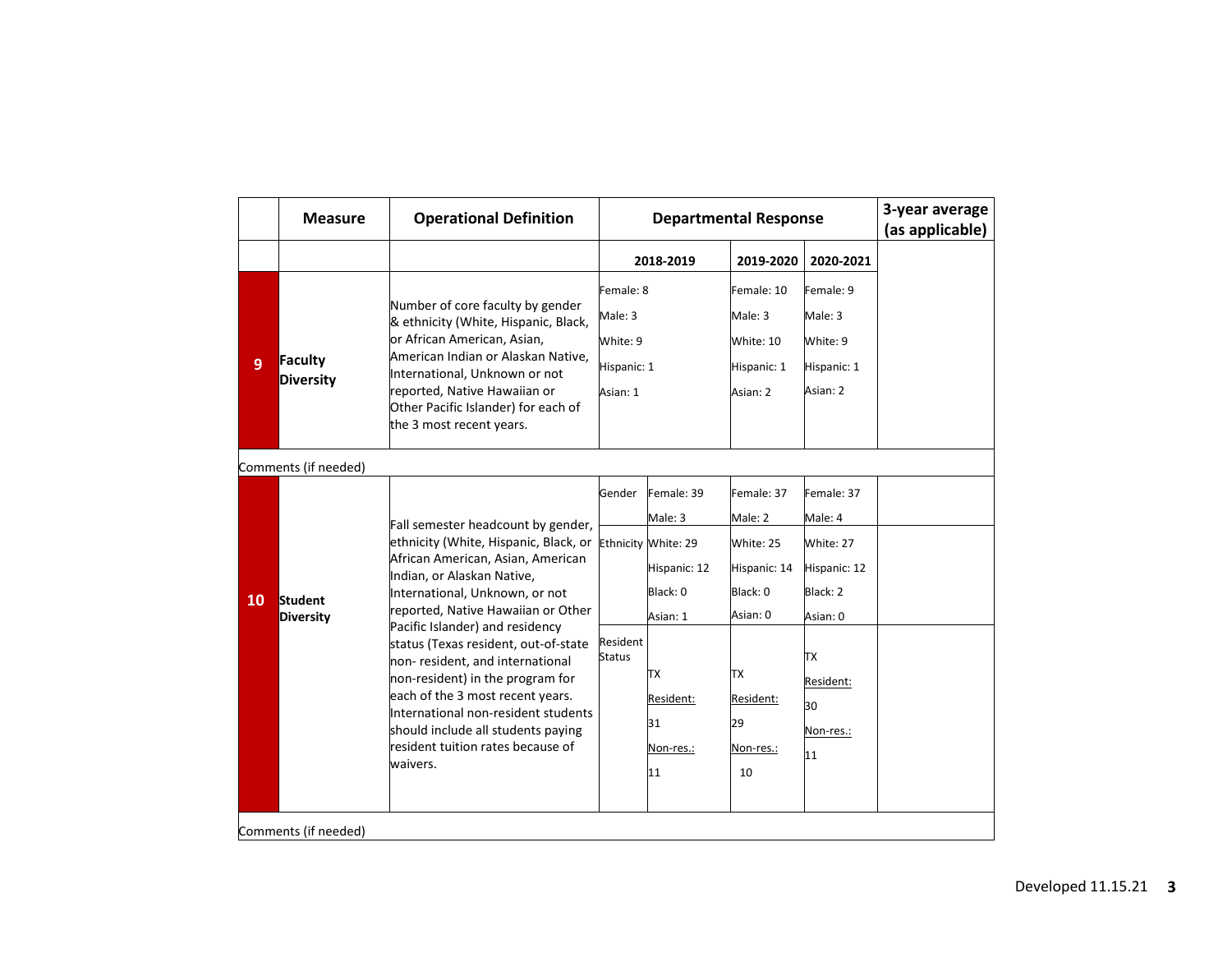| 11                   | <b>External</b><br>Program<br><b>Accreditation</b> | Name of body and date of last<br>program accreditation review.                                                                                     | Council on Academic Accreditation in Audiology and<br>Speech-Language Pathology of the American Speech,<br>Language, and Hearing Association<br>Last accreditation review: April 11-12, 2016 |                     |                     |  |  |
|----------------------|----------------------------------------------------|----------------------------------------------------------------------------------------------------------------------------------------------------|----------------------------------------------------------------------------------------------------------------------------------------------------------------------------------------------|---------------------|---------------------|--|--|
|                      | Comments (if needed)                               |                                                                                                                                                    |                                                                                                                                                                                              |                     |                     |  |  |
| 12                   | <b>Student to Core</b><br><b>Faculty Ratio</b>     | Number of full-time student<br>equivalents divided by the number<br>of full-time equivalents of core<br>faculty for each of 3 most recent<br>vears | $42/8.26 = 5.08$                                                                                                                                                                             | $39/7.77 =$<br>5.02 | $41/7.64 =$<br>5.37 |  |  |
|                      | Comments (if needed)                               |                                                                                                                                                    |                                                                                                                                                                                              |                     |                     |  |  |
| 13                   | Date of Last<br>External<br><b>Review</b>          | Date of last formal external<br>review.                                                                                                            | $Report - 2015$<br>Site visit – Spring, 2016                                                                                                                                                 |                     |                     |  |  |
| Comments (if needed) |                                                    |                                                                                                                                                    |                                                                                                                                                                                              |                     |                     |  |  |